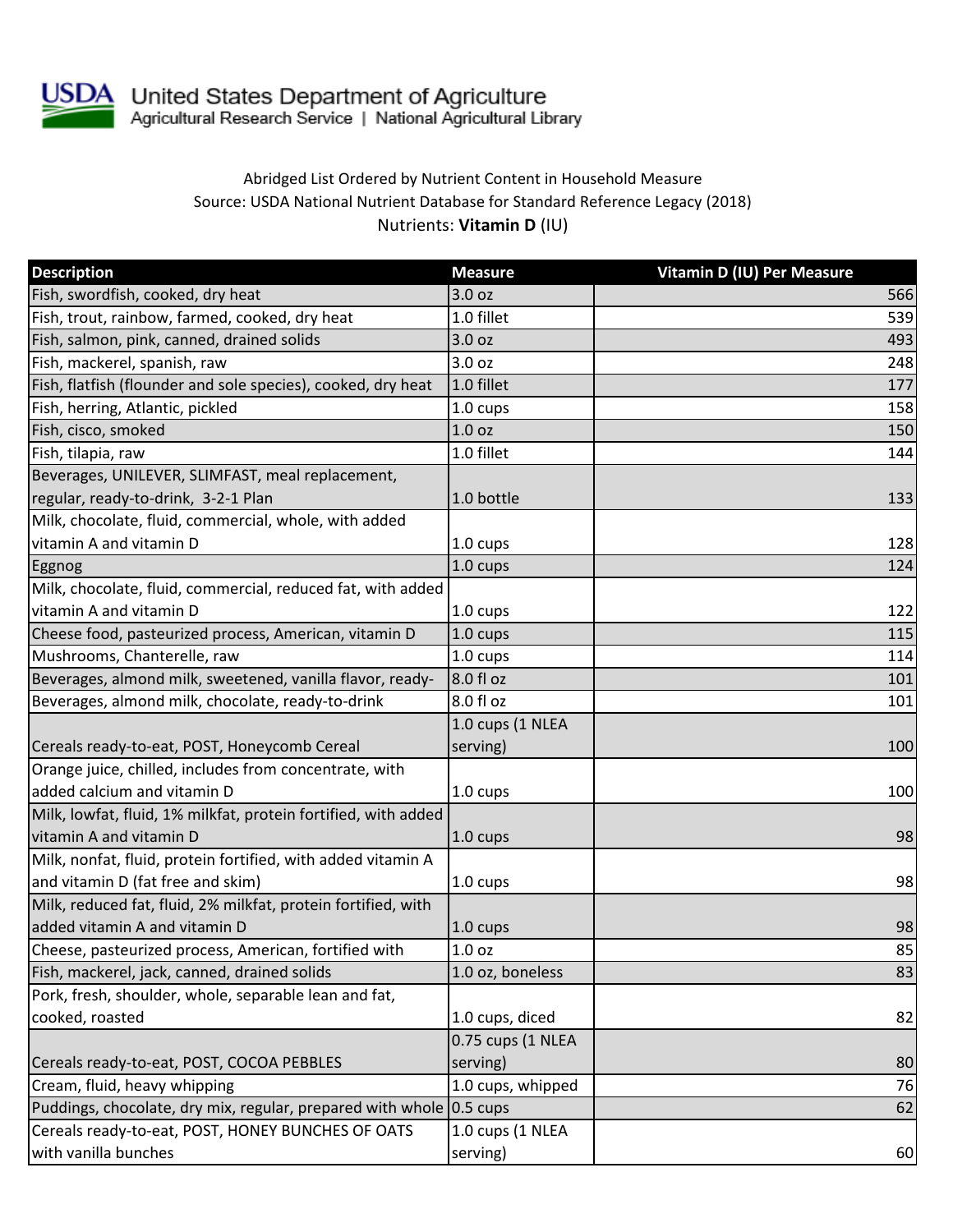| Infant formula, ABBOTT NUTRITION, SIMILAC, GO AND                       |                   |    |
|-------------------------------------------------------------------------|-------------------|----|
| GROW, ready-to-feed, with ARA and DHA                                   | 5.0 fl oz         | 60 |
| Pork, fresh, leg (ham), whole, separable lean only, cooked,             | 1.0 cups, diced   | 49 |
| Fast foods, croissant, with egg, cheese, and ham                        | 1.0 item          | 48 |
| Pork, cured, ham with natural juices, spiral slice, boneless,           |                   |    |
| separable lean and fat, heated, roasted                                 | 1.0 slice         | 48 |
| Infant formula, MEAD JOHNSON, ENFAMIL, Premature,                       |                   |    |
| with iron, 24 calories, ready-to-feed                                   | $1.0 f$ l oz      | 48 |
| Fish, herring, Atlantic, raw                                            | 1.0 oz, boneless  | 47 |
| Fast foods, croissant, with egg, cheese, and sausage                    | 1.0 sandwich      | 46 |
| Pork, fresh, shoulder, blade, boston (roasts), separable                |                   |    |
| lean and fat, cooked, roasted                                           | 3.0 oz            | 46 |
| Pork, fresh, loin, whole, separable lean and fat, cooked,               | 3.0 oz            | 45 |
| Egg, whole, cooked, poached                                             | 1.0 large         | 41 |
| Egg, whole, raw, fresh                                                  | 1.0 large         | 41 |
| Pork, fresh, shoulder, blade, boston (steaks), separable                |                   |    |
| lean only, cooked, broiled                                              | 3.0 <sub>oz</sub> | 41 |
| Egg, whole, cooked, fried                                               | 1.0 large         | 40 |
| Pork, fresh, loin, country-style ribs, separable lean and fat,          |                   |    |
| bone-in, cooked, broiled                                                | 3.0 oz            | 40 |
| Fish, cod, Atlantic, canned, solids and liquid                          | 3.0 oz            | 40 |
| Cereals ready-to-eat, POST HONEY BUNCHES OF OATS with 0.75 cups (1 NLEA |                   |    |
| cinnamon bunches                                                        | serving)          | 40 |
| Fast foods, biscuit, with egg and bacon                                 | 1.0 biscuit       | 38 |
| Pork, fresh, shoulder, (Boston butt), blade (steaks),                   |                   |    |
| separable lean and fat, with added solution, cooked,                    | 3.0 oz            | 37 |
| Pork, fresh, loin, country-style ribs, separable lean only,             |                   |    |
| bone-in, cooked, broiled                                                | 3.0 oz            | 37 |
| Fast Foods, biscuit, with egg and sausage                               | 1.0 item          | 36 |
| Egg, yolk, raw, frozen, sugared, pasteurized                            | 1.0 <sub>oz</sub> | 35 |
| Fast foods, english muffin, with egg, cheese, and canadian              | 1.0 sandwich      | 33 |
| Fish, flatfish (flounder and sole species), raw                         | 1.0 oz, boneless  | 32 |
| Salami, pork, beef, less sodium                                         | 3.0 oz            | 32 |
| Cheese, cheddar (Includes foods for USDA's Food                         |                   |    |
| Distribution Program)                                                   | 1.0 cups, diced   | 32 |
| Dessert topping, powdered, 1.5 ounce prepared with 1/2                  | 1.0 cups          | 30 |
| Infant formula, ABBOTT NUTRITION, SIMILAC, For Spit Up,                 |                   |    |
| powder, with ARA and DHA                                                | 1.0 scoop         | 29 |
| Cheese, mexican, queso chihuahua                                        | 1.0 cups, diced   | 29 |
| Cheese, muenster                                                        | 1.0 cups, diced   | 29 |
| Fish, ocean perch, Atlantic, cooked, dry heat                           | 1.0 fillet        | 29 |
| Pork, cured, ham and water product, slice, boneless,                    |                   |    |
| separable lean and fat, heated, pan-broil                               | $3.0$ oz $(3$ oz) | 29 |
| Cream, fluid, light whipping                                            | 1.0 cups, whipped | 28 |
| Cheese, provolone                                                       | 1.0 cups, diced   | 26 |
| Milk, canned, evaporated, nonfat, with added vitamin A                  |                   |    |
| and vitamin D                                                           | $1.0f$ l oz       | 25 |
| Cheese, pasteurized process, swiss                                      | 1.0 cups, diced   | 25 |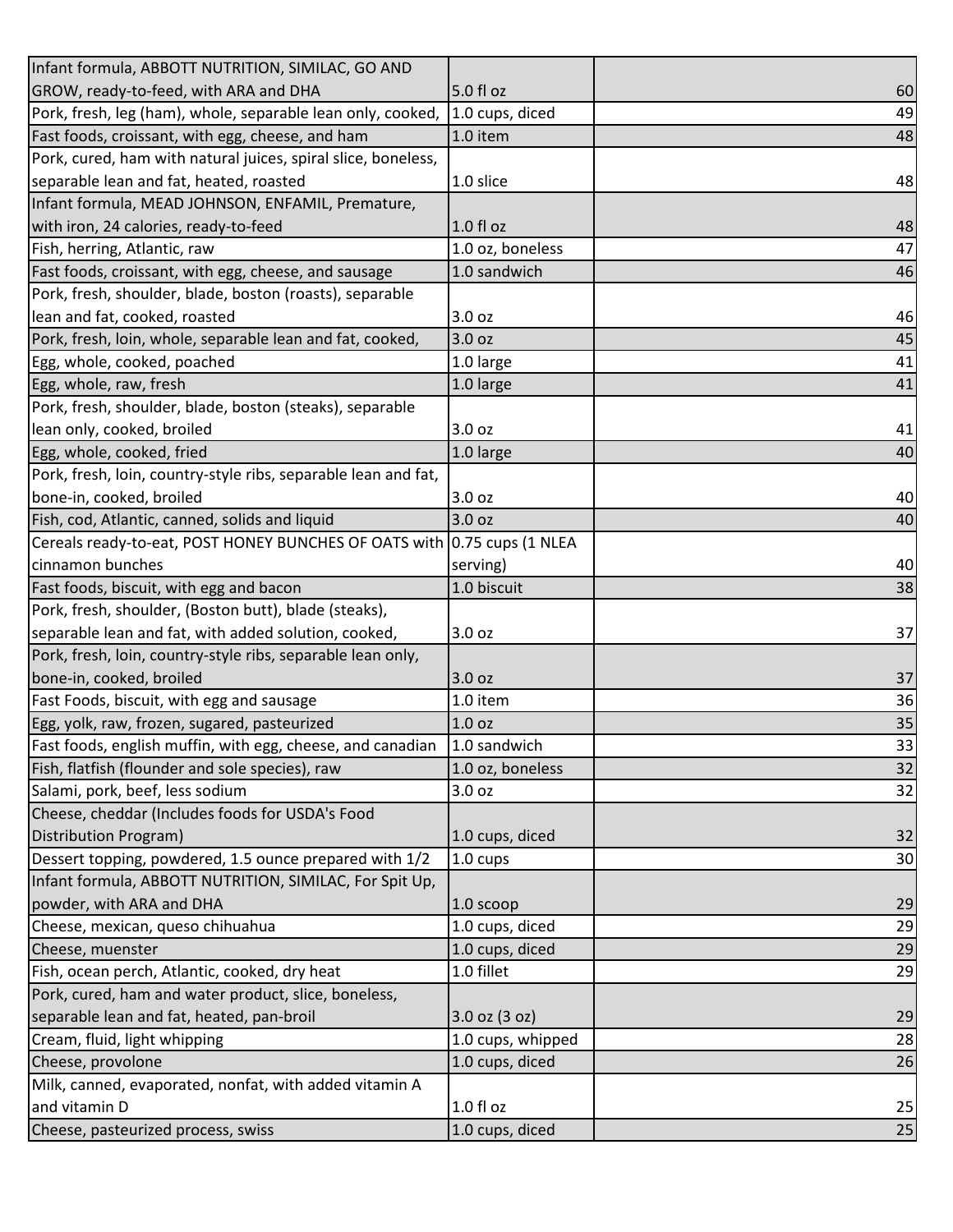| 1.0 cups           | 25                                                                                                                                                                                   |
|--------------------|--------------------------------------------------------------------------------------------------------------------------------------------------------------------------------------|
|                    |                                                                                                                                                                                      |
| $1.0f$ l oz        | 25                                                                                                                                                                                   |
|                    |                                                                                                                                                                                      |
| 3.0 oz             | 25                                                                                                                                                                                   |
|                    |                                                                                                                                                                                      |
| 1.0 cups, crumbled | 24                                                                                                                                                                                   |
| 1.0 fillet         | 23                                                                                                                                                                                   |
|                    |                                                                                                                                                                                      |
| 1.0 cups           | 23                                                                                                                                                                                   |
| 4.0 oz             | 23                                                                                                                                                                                   |
| 1.0 cups, diced    | 22                                                                                                                                                                                   |
|                    |                                                                                                                                                                                      |
| 3.0 oz             | 22                                                                                                                                                                                   |
| 1.0 cups           | 21                                                                                                                                                                                   |
|                    |                                                                                                                                                                                      |
| 3.0 oz             | 20                                                                                                                                                                                   |
|                    |                                                                                                                                                                                      |
| 4.0 oz             | 20                                                                                                                                                                                   |
|                    |                                                                                                                                                                                      |
| 4.0 oz             | 20                                                                                                                                                                                   |
| 2.0 <sub>oz</sub>  | 20                                                                                                                                                                                   |
| 1.0 cups, diced    | 20                                                                                                                                                                                   |
|                    |                                                                                                                                                                                      |
| 3.0 oz             | 19                                                                                                                                                                                   |
|                    |                                                                                                                                                                                      |
| 1.0 cups, shredded | 18                                                                                                                                                                                   |
|                    |                                                                                                                                                                                      |
| 4.0 oz             | 17                                                                                                                                                                                   |
| 1.0 cups sliced    | 17                                                                                                                                                                                   |
| 1.0 tbsp           | 17                                                                                                                                                                                   |
|                    |                                                                                                                                                                                      |
| 3.0 oz             | 15                                                                                                                                                                                   |
| 3.0 oz             | 15                                                                                                                                                                                   |
| 1.0 <sub>oz</sub>  | 14                                                                                                                                                                                   |
| 1.0 oz, boneless   | 14                                                                                                                                                                                   |
| 3.0 oz             | 14                                                                                                                                                                                   |
| $1.0 f$ l oz       | 13                                                                                                                                                                                   |
| 2.0 oz 1 NLEA      |                                                                                                                                                                                      |
| serving            | 13                                                                                                                                                                                   |
| 3.0 oz             | 13                                                                                                                                                                                   |
| 4.0 oz             | 12                                                                                                                                                                                   |
| $0.5 \text{ cups}$ | 12                                                                                                                                                                                   |
| $1.0 f$ l oz       | 12                                                                                                                                                                                   |
|                    |                                                                                                                                                                                      |
| $1.0 f$ l oz       | 12                                                                                                                                                                                   |
| $1.0 f$ l oz       | 12                                                                                                                                                                                   |
|                    | Pork, fresh, loin, top loin (roasts), boneless, separable lean<br>reduced sodium, added ascorbic acid, includes SPAM, 25%<br>Infant formula, ABBOTT NUTRITION, SIMILAC, Expert Care, |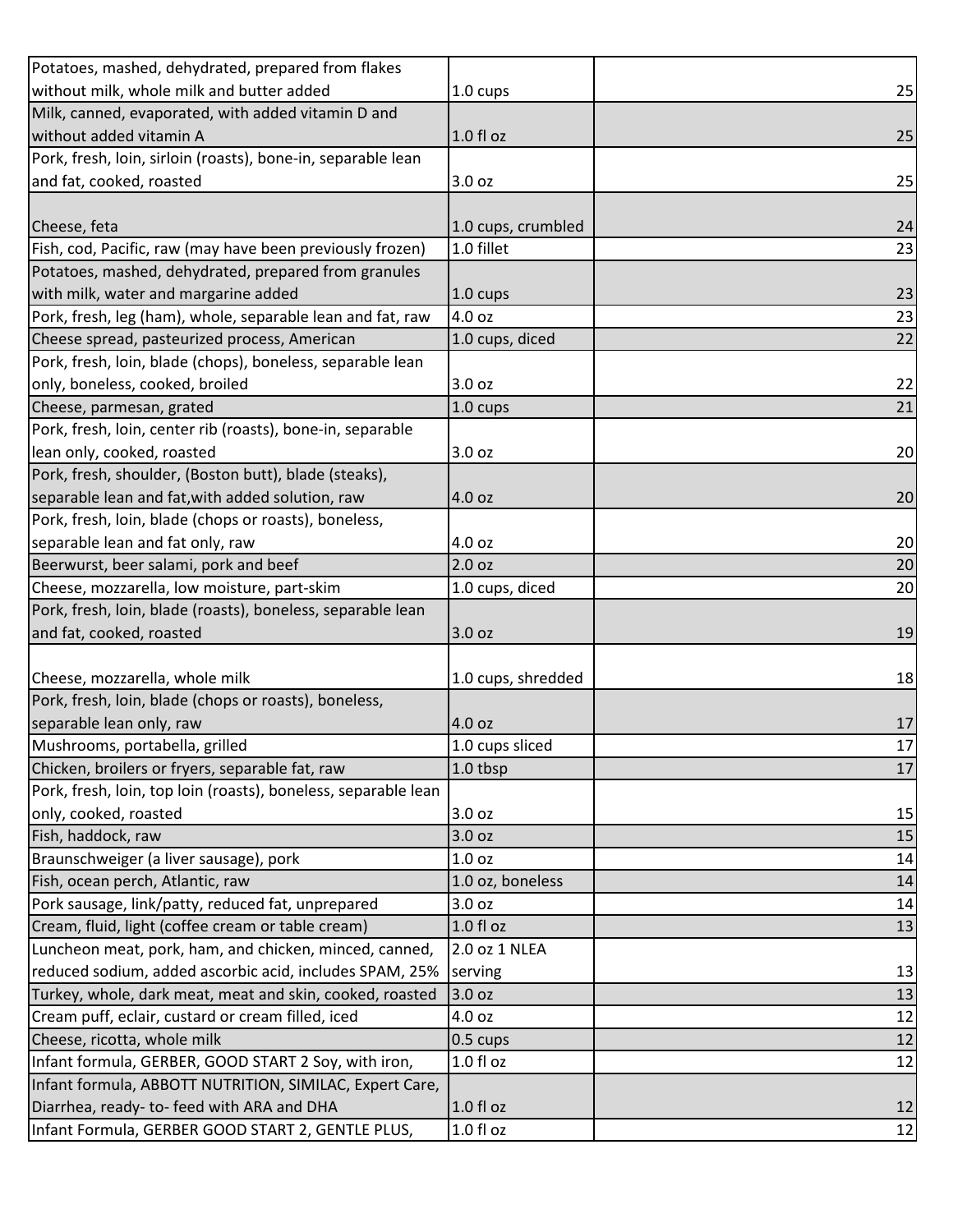| Infant formula, ABBOTT NUTRITION, SIMILAC, For Spit Up,      |                     |                     |
|--------------------------------------------------------------|---------------------|---------------------|
| ready-to-feed, with ARA and DHA                              | $1.0 f$ l oz        | 12                  |
| Infant formula, GERBER, GOOD START 2, PROTECT PLUS,          |                     |                     |
| ready-to-feed                                                | $1.0 f$ l oz        | 12                  |
| Milk shakes, thick chocolate                                 | 1.0 fl oz           | 12                  |
| Soup, cream of mushroom, canned, condensed                   | 0.5 cups            | 11                  |
| Bologna, meat and poultry                                    | 1.0 slice           | 11                  |
| Turkey, retail parts, thigh, meat and skin, cooked, roasted  | 3.0 oz              | 11                  |
| Pork sausage, link/patty, fully cooked, unheated             | 1.0 link            | 11                  |
| Egg, whole, cooked, omelet                                   | 1.0 tbsp            | 10                  |
| Barbecue loaf, pork, beef                                    | 1.0 oz              | 10                  |
| Cream, whipped, cream topping, pressurized                   | 1.0 cups            | 10                  |
| Beef, tenderloin, steak, separable lean and fat, trimmed to  |                     |                     |
| 1/8" fat, all grades, cooked, broiled                        | 3.0 oz              | 9                   |
|                                                              | 12.0 oz serving 2.7 |                     |
| Sausage, pork and beef, with cheddar cheese, smoked          | <b>OZ</b>           | 9                   |
| Pie, banana cream, prepared from recipe                      | 1.0 <sub>oz</sub>   | 9                   |
| Pork, fresh, enhanced, loin, tenderloin, separable lean      | 4.0 oz              | 9                   |
| Pork, fresh, loin, tenderloin, separable lean and fat, with  |                     |                     |
| added solution, raw                                          | 4.0 oz              | 9                   |
| Turkey from whole, light meat, meat only, with added         |                     |                     |
| solution, cooked, roasted                                    | 3.0 oz              | 8                   |
| Turkey, whole, breast, meat only, cooked, roasted            | 3.0 oz              | 8                   |
|                                                              | 1.0 serving         |                     |
|                                                              | (approximate        |                     |
| Bread, salvadoran sweet cheese (quesadilla salvadorena)      | serving size)       | 8                   |
| Cheese, ricotta, part skim milk                              | $0.5 \text{ cups}$  | 7                   |
| Chicken, broilers or fryers, drumstick, meat and skin,       | 1.0 cups, chopped   |                     |
| cooked, stewed                                               | or diced            | 7                   |
|                                                              |                     |                     |
| Turkey, ground, fat free, patties, broiled                   | 3.0 oz              | 7                   |
| Turkey, ground, 93% lean, 7% fat, pan-broiled crumbles       | 3.0 oz              |                     |
| Chicken, skin (drumsticks and thighs), raw                   | 4.0 oz              |                     |
| Noodles, egg, unenriched, cooked, without added salt         | 1.0 cups            | 6                   |
| Noodles, egg, spinach, enriched, cooked                      | $1.0 \text{ cups}$  | 6                   |
| Milk, buttermilk, dried                                      | $0.25 \text{ cups}$ | 6                   |
| Cheese, blue                                                 | 1.0 <sub>oz</sub>   | 6                   |
|                                                              | 3.0 oz grilled      |                     |
| Pork, ground, 96% lean / 4% fat, cooked, crumbles            | patties             | 6                   |
| Turkey, drumstick, from whole bird, meat only, raw           | 4.0 oz              | 6                   |
| Beef, top loin petite roast/filet, boneless, separable lean  |                     |                     |
| and fat, trimmed to 1/8" fat, all grades, raw                | 4.0 oz              | 6                   |
| Beef, short loin, porterhouse steak, separable lean and fat, |                     |                     |
| trimmed to 1/8" fat, choice, raw                             | 4.0 oz              | 6                   |
| Cake, coffeecake, cinnamon with crumb topping, dry mix,      | $1.0$ oz            | 5                   |
| Cheese, camembert                                            | 1.0 <sub>oz</sub>   |                     |
| Cake, cheesecake, commercially prepared                      | 1.0 <sub>oz</sub>   | $\overline{7}$<br>5 |
| Beef, chuck, short ribs, boneless, separable lean only,      |                     |                     |
| trimmed to 0" fat, choice, cooked, braised                   | 3.0 oz<br>3.0 oz    |                     |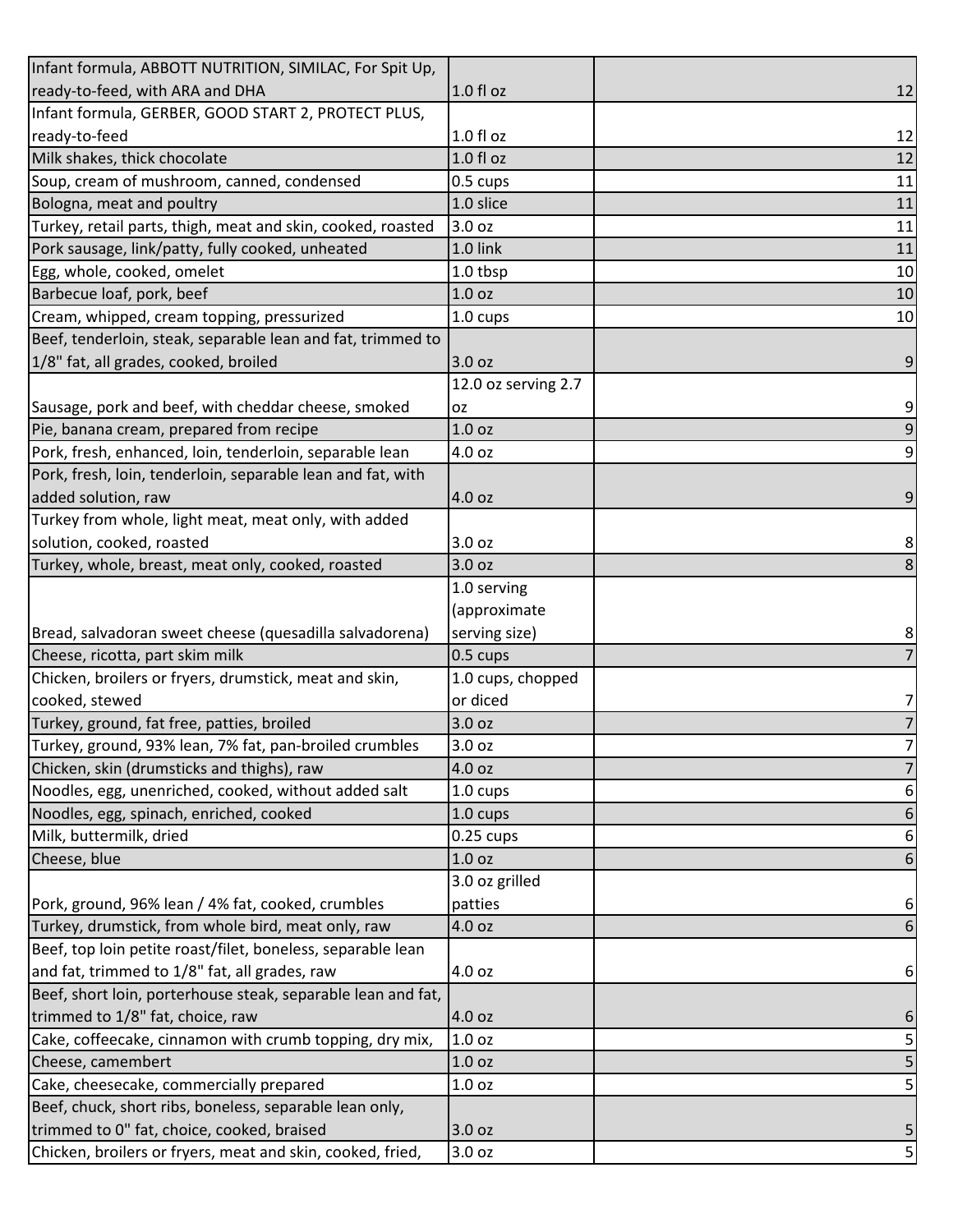| Beef, brisket, flat half, boneless, separable lean and fat,    |                      |   |
|----------------------------------------------------------------|----------------------|---|
| trimmed to 0" fat, choice, raw                                 | 4.0 oz               |   |
| Beef, ribeye cap steak, boneless, separable lean only,         |                      |   |
| trimmed to 0" fat, choice, raw                                 | 4.0 oz               |   |
| Pork, ground, 96% lean / 4% fat, raw                           | 4.0 oz               |   |
| Beef, chuck eye roast, boneless, America's Beef Roast,         |                      |   |
| separable lean and fat, trimmed to 0" fat, all grades, raw     | 4.0 oz               |   |
| Sausage, turkey, hot, smoked                                   | 2.0 oz               |   |
| Noodles, egg, dry, unenriched                                  | 1.0 cups             |   |
| Cake, cherry fudge with chocolate frosting                     | 1.0 <sub>oz</sub>    |   |
|                                                                |                      |   |
| Garlic bread, frozen                                           | 1.0 slice presliced  |   |
| Fat, beef tallow                                               | 1.0 tbsp             |   |
| Chicken, broilers or fryers, leg, meat and skin, cooked,       | 3.0 oz               |   |
|                                                                |                      |   |
| Ice creams, vanilla, light, no sugar added                     | 1.0 serving 1/2 cups |   |
| Turkey, all classes, leg, meat and skin, cooked, roasted       | 3.0 oz               |   |
| Yogurt, plain, whole milk                                      | 1.0 container (6 oz) |   |
| Chicken, dark meat, thigh, meat only, with added solution,     | 4.0 oz               |   |
| Beef, ribeye petite roast/filet, boneless, separable lean      |                      |   |
| only, trimmed to 0" fat, select, raw                           | 4.0 oz               |   |
| Cheese, cottage, creamed, large or small curd                  | 4.0 oz               |   |
| Cake, sponge, commercially prepared                            | 1.0 <sub>oz</sub>    |   |
| Beef, loin, top sirloin petite roast, boneless, separable lean |                      |   |
| only, trimmed to 0" fat, select, cooked, roasted               | 3.0 <sub>oz</sub>    |   |
| Soup, beef and vegetables, canned, ready-to-serve              | 1.0 cups             |   |
| Milk, canned, condensed, sweetened                             | 1.0 f1 oz            |   |
| Muffin, blueberry, commercially prepared, low-fat              | 1.0 muffin small     |   |
|                                                                |                      |   |
| Yogurt, fruit, low fat, 9 g protein/8 oz                       | 1.0 container (6 oz) | 2 |
| Beef, ground, 90% lean meat / 10% fat, patty, cooked,          | 3.0 oz               |   |
|                                                                |                      |   |
| Yogurt, plain, low fat                                         | 1.0 container (6 oz) | 2 |
| Mollusks, oyster, eastern, wild, cooked, moist heat            | 3.0 oz               |   |
|                                                                | 1.0 cups, chopped    |   |
| Turkey, all classes, back, meat and skin, cooked, roasted      | or diced             |   |
| Cream, sour, reduced fat, cultured                             | 1.0 tbsp             |   |
| Cake, snack cakes, creme-filled, sponge                        | 1.0 <sub>oz</sub>    |   |
| Salad dressing, mayonnaise, regular                            | 1.0 tbsp             |   |
| Bread, cheese                                                  | 1.0 slice            |   |
| Cheese, American, nonfat or fat free                           | 1.0 serving          |   |
|                                                                |                      |   |
|                                                                | 1.0 wing, bone and   |   |
|                                                                | skin removed (yield  |   |
|                                                                | from 1 lb ready-to-  |   |
| Chicken, broilers or fryers, wing, meat only, raw              | cook chicken)        |   |
| Beef, round, top round steak, boneless, separable lean and     |                      |   |
| fat, trimmed to 0" fat, all grades, cooked, grilled            | 3.0 oz               |   |